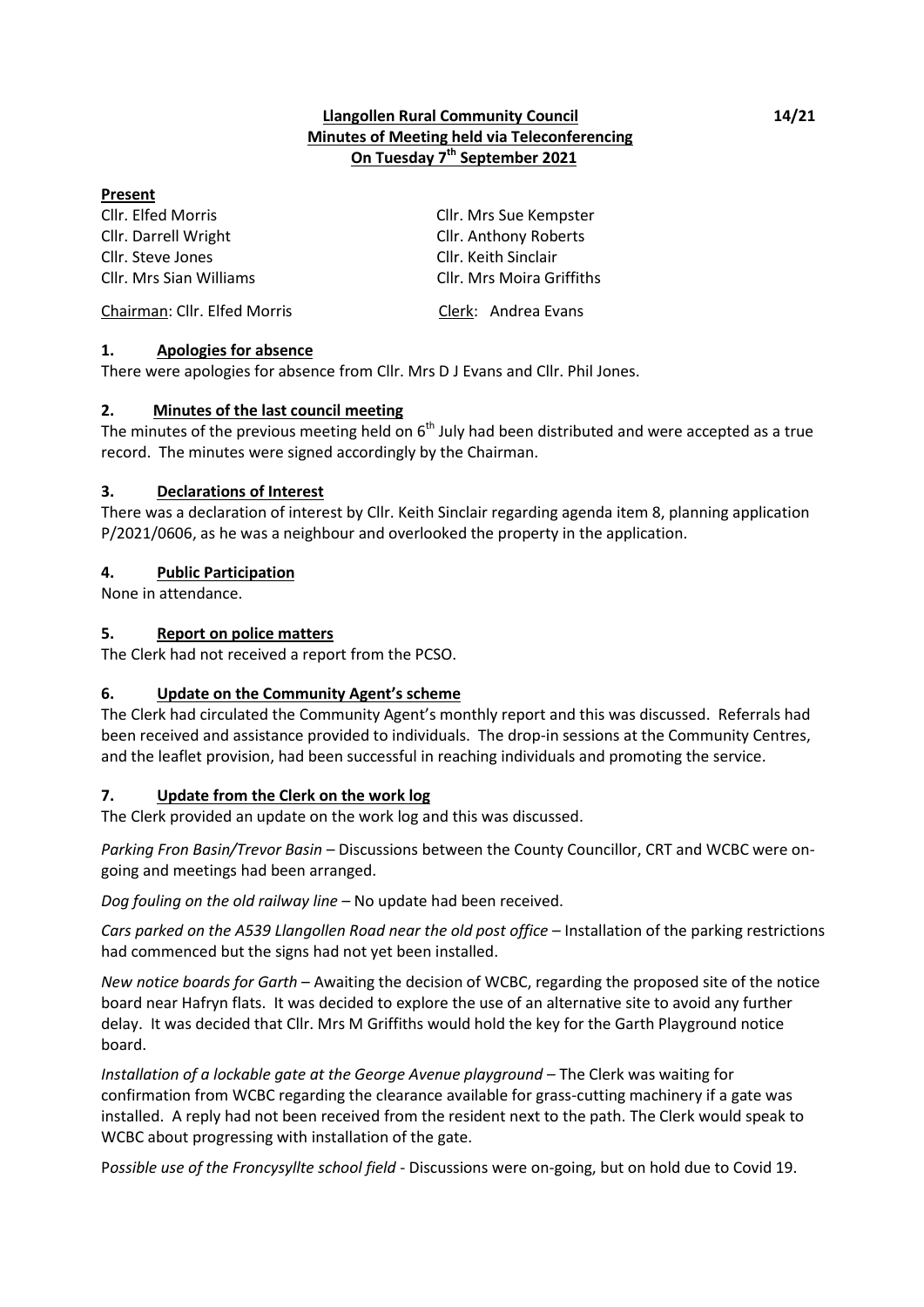#### **15/21**

*Footpath between Alma Road and School Lane* – Collection of the necessary information to apply for the Modification Order was not progressing. It was decided to remove this from the work-log until the necessary information was available.

*Noddfa Cemetery risk assessment –* To be scheduled.

*Memorial Garth* – Cllr. Morris offered to find a new contractor willing to carry out the work.

*Water running into the Trevor playground* – The situation was being monitored.

*Easement required for the JC Edwards wall land* – The solicitor acting for the Community Council was working on this. It was confirmed that the Community Council had chosen the larger proposal in the study. The Clerk would ensure that the solicitor was aware of the correct area to be subject to the easement.

*Safety issues on Gate Road due to parked cars* – The situation was on-going.

*Flooding on the A539* – One gulley was scheduled to be repaired by WCBC.

*Part of wall at Noddfa Cemetery had collapsed* – Agenda item 14

## **8. Planning applications**

Consideration of planning applications:

**P/2021/0633** – Variation of condition 02 planning permission P/2008/0162 to allow use of annexe as holiday accommodation – **Llanerch Farm, Yr Ochr, Froncysyllte, Wrexham**

**P/2021/0606 –** Installation of replacement windows to front elevation (in retrospect) – **Argoed Lodge, Gate Road, Froncysyllte, Wrexham** 

**P/2021/0701 –** Outline application for erection of dwelling (all matters reserved) **– Garreg Llwyd, Froncysyllte Wrexham, Ll20 7RY**

**P/2021/0743 –** Construction of raised decking to rear garden (in retrospect) **- 30 George Avenue, Trevor, Wrexham**

**P/2021/0763 –** First floor extension and alterations to dwelling **– Beverley, 4 Gate Road, Froncysyllte, Wrexham**

**P/2021/0791 –** Front, side and rear extension **- Sugyn-y-Pwll, Tower Hill, Trevor, Wrexham, LL20 7YH** 

**P/2021/0837 –** Work to trees within conservation area **– Sycamore Cottage, Pontcysyllte, Trevor, Wrexham**

There were no objections to the applications.

For information (Approved by WCBC):

**P/2021/0269 -** Two storey rear extension – **Woodbank Cottage, Pontcysyllte, Wrexham**

**P/2021/0272 –** Listed building consent for two storey rear extension **- Woodbank Cottage, Pontcysyllte, Wrexham**

**P/2021/0491** – Two storey side extension, loft conversion and alterations to front of property – **Arfosa, Llangollen Road, Trevor LL20 7TF**

**P/2021/0743 –** Construction of raised decking to rear garden (in retrospect) **- 30 George Avenue, Trevor, Wrexham**

For information (Refused by WCBC):

**P/2021/0633** – Variation of condition 02 planning permission P/2008/0162 to allow use of annexe as holiday accommodation – **Llanerch Farm, Yr Ochr, Froncysyllte, Wrexham**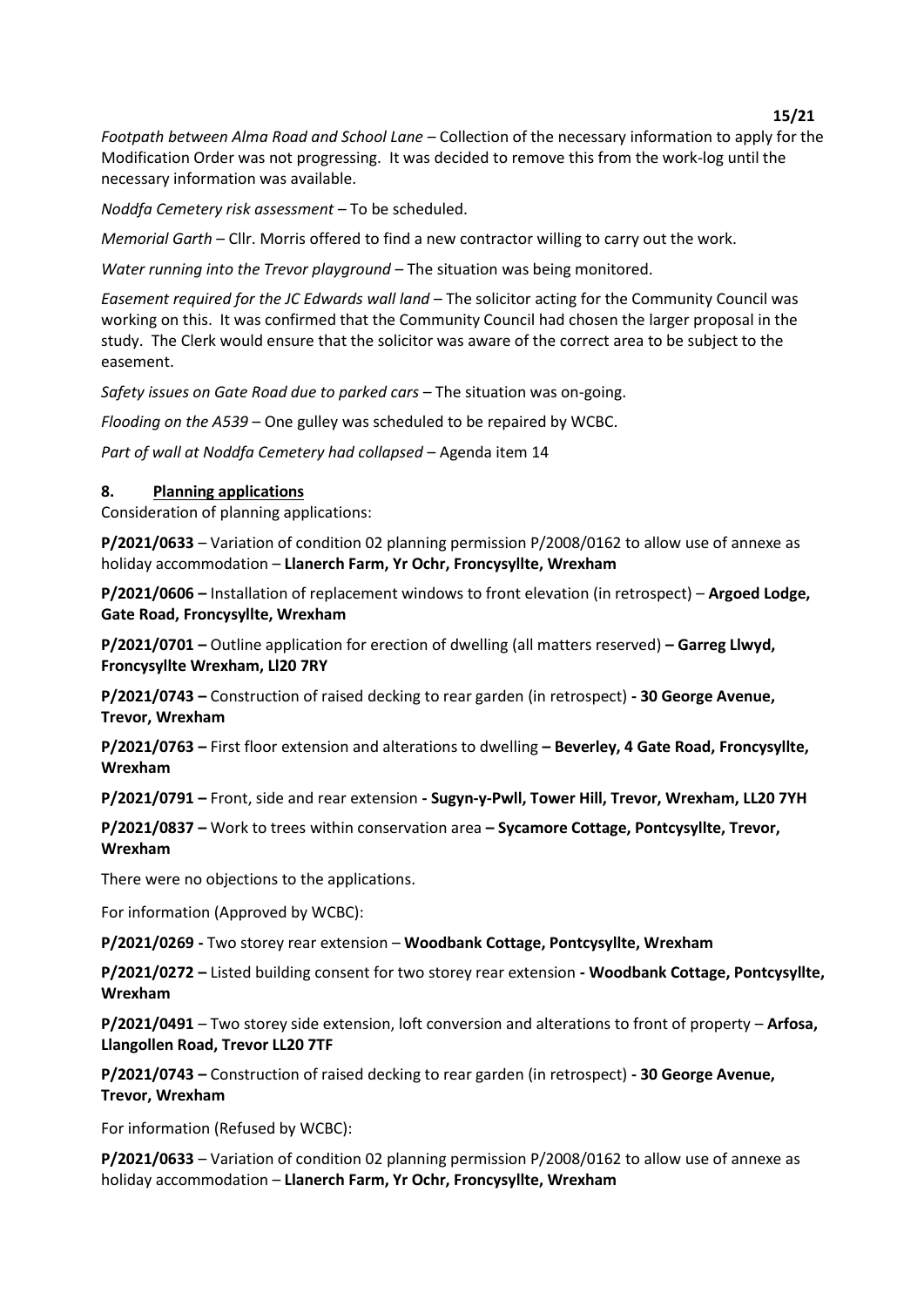## Withdrawn: **16/21**

## **9. Correspondence update from the Clerk**

All correspondence was listed in the Clerk's report and had been forwarded to Councillors.

Regarding the notification for the next OVW Wrexham/Flint Area Committee Meeting on  $14<sup>th</sup>$ September, Cllr. K Sinclair informed Councillors' that he was unable to attend due to a prior commitment. The Chairman asked that if another Councillor could attend, they should contact the Clerk for details.

## **10. Update from the Boer War Memorial Working Group**

The Working Group report had been circulated to Councillors. The pre-application had been accepted by the War Memorial Trust (WMT) and the project was eligible to apply for a grant from the WMT.

It was decided to submit an application for a Profession Advice grant of up to £1500, to fund preparation of the project for a bid for the work. The War Memorial Trust will fund up to 75% of the application, so it was decided that the Council would provide match funding of up to £375.

# **11. Appointment of a representative to the Garth & Trevor Community Centre Committee**

It was decided to appoint Cllr. D Wright to the Committee.

# **12. To consider resuming publication of the Community Newsletter**

It was decided that when publication resumed the newsletter would contain advertisements. Prior to the next meeting, it was decided that Cllr. Roberts would ask the printers which software would be suitable to produce the newsletter prior to publication. He would ask for quotations for production of the newsletter from a proof, and also for full production of the newsletter.

It was noted that Cllr. Roberts had produced a County Councillor newsletter to update residents on what was happening in the community. It was decided that the Clerk would find out if the Community Council was able to contribute to the cost of this publication, as a Community Newsletter was not currently being produced. Cllr. Roberts thanked everyone who had helped distribute the newsletter.

# **13. Adoption of policies: Equality & Diversity, Training & Development and Welsh Language.**

It was decided to adopt the Equality & Diversity Policy and the Training & Development Policy. Regarding the proposed Welsh Language Policy, it was decided to make some revisions to the section 'Public Image' and consider adoption at the next meeting.

# **14. Damaged wall at Noddfa Cemetery**

It was decided to accept the quote for £640 to repair the wall.

# **15. To consider the Council's future banking arrangements**

On August 19<sup>th</sup> 2021 the Council had been informed by HSBC that the bank accounts held by the Community Council would be changing with effect from 1st November2021.The bank was introducing charges on these accounts from this date. There would be a monthly fee, and cash and cheque transactions would be chargeable. It was decided that, to enable the Council to make an informed decision on future banking arrangements, the Clerk would obtain information on other bank providers and available accounts. This would be presented to the Finance Committee for consideration on whether to remain with the current bank or transfer to another.

# **16. Finance**

Financial statements had been circulated as at the end August 2021: receipts for 2020/21; bank reconciliation; and budget monitoring against precept and receipts.